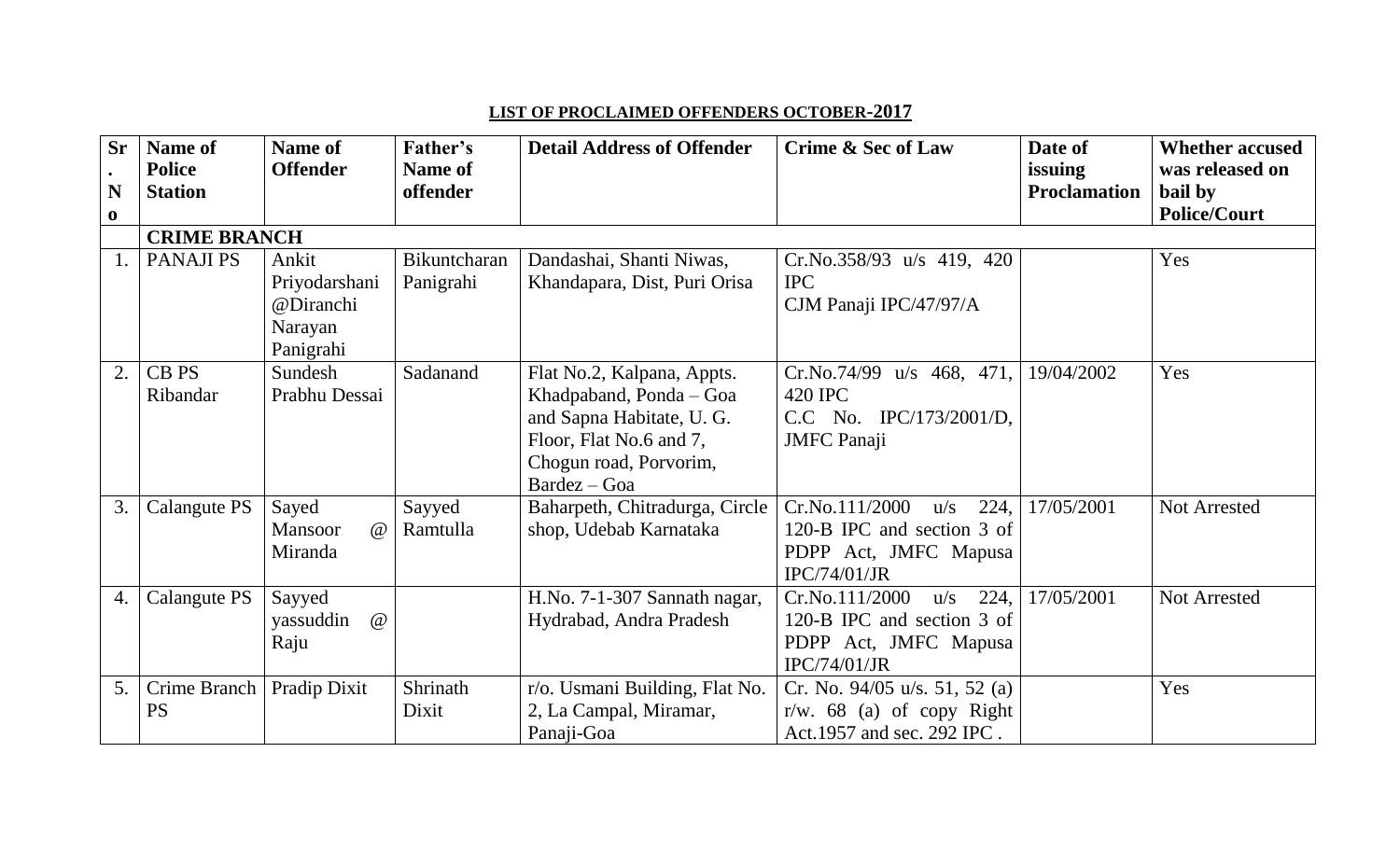|     |                           |                                    |                            |                                                                                                            | Criminal<br>Case<br>No.<br>AOA/714/2007/D,<br>JMFC 'D' Court at Panaji                                             |     |
|-----|---------------------------|------------------------------------|----------------------------|------------------------------------------------------------------------------------------------------------|--------------------------------------------------------------------------------------------------------------------|-----|
| 6.  | Crime Branch<br><b>PS</b> | Nayaz<br>Ahamad<br>Munna r/o.      | <b>Buddensab</b><br>Shaikh | c/o Bernard Fernandes<br>Caranzalem Ilhas-Goa.                                                             | Cr. No. $174/07$ u/s. $11$ (2) (a)<br>of PG Act.<br>OA/20/08/B JMFC 'B' Court<br>Panaji                            | Yes |
| 7.  | Crime Branch<br><b>PS</b> | Ahamad Ali                         | Anwar Ali                  | Morod Mapusa, native of<br>Allahabad                                                                       | Cr. No. 48/06 u/s. 52, (a), 63,<br>68 (a) of copy Right Act<br>49/OA/Reg./2009/C<br><b>JMFC</b><br>court Bicholim. | Yes |
| 8.  | Crime Branch<br><b>PS</b> | Manojkumar<br>Prasad               | Lalchandra<br>Prasad       | Miramar panaji behind<br>Punjabi Dhaba native of<br>Mainpura, Patna, Bihar near<br>Hanumant Mahavidhalaya. | Cr. No. $45/2008$ u/s. 11 (2)<br>(a) of $PG$ Act<br>JMFC court<br>OA/754/08/B<br>Panaji.                           | Yes |
| 9.  | Crime Branch<br><b>PS</b> | Mona<br>$d$ /0<br>Anand<br>Banergi | Anand                      | .Nathivgian ,Hugli, Calcutta,<br>west Bengal west Bengal                                                   | Cr. No. $343/2004$ u/s. 4, $5,7$ &<br>8 of ITP Act.<br>589/S06/E<br><b>JMFC</b><br>Court<br>Mapusa                 | Yes |
| 10. | Crime Branch<br><b>PS</b> | Jaya<br>$d$ /0<br>Narayan<br>Depth | Narayan                    | Malad, Malani, No.5<br>Mumbai native of Assam                                                              | Cr. No. $343/2004$ u/s. 4,<br>5,7& 8 of ITP Act.<br><b>JMFC</b><br>589/S06/E<br>Court<br>Mapusa                    | Yes |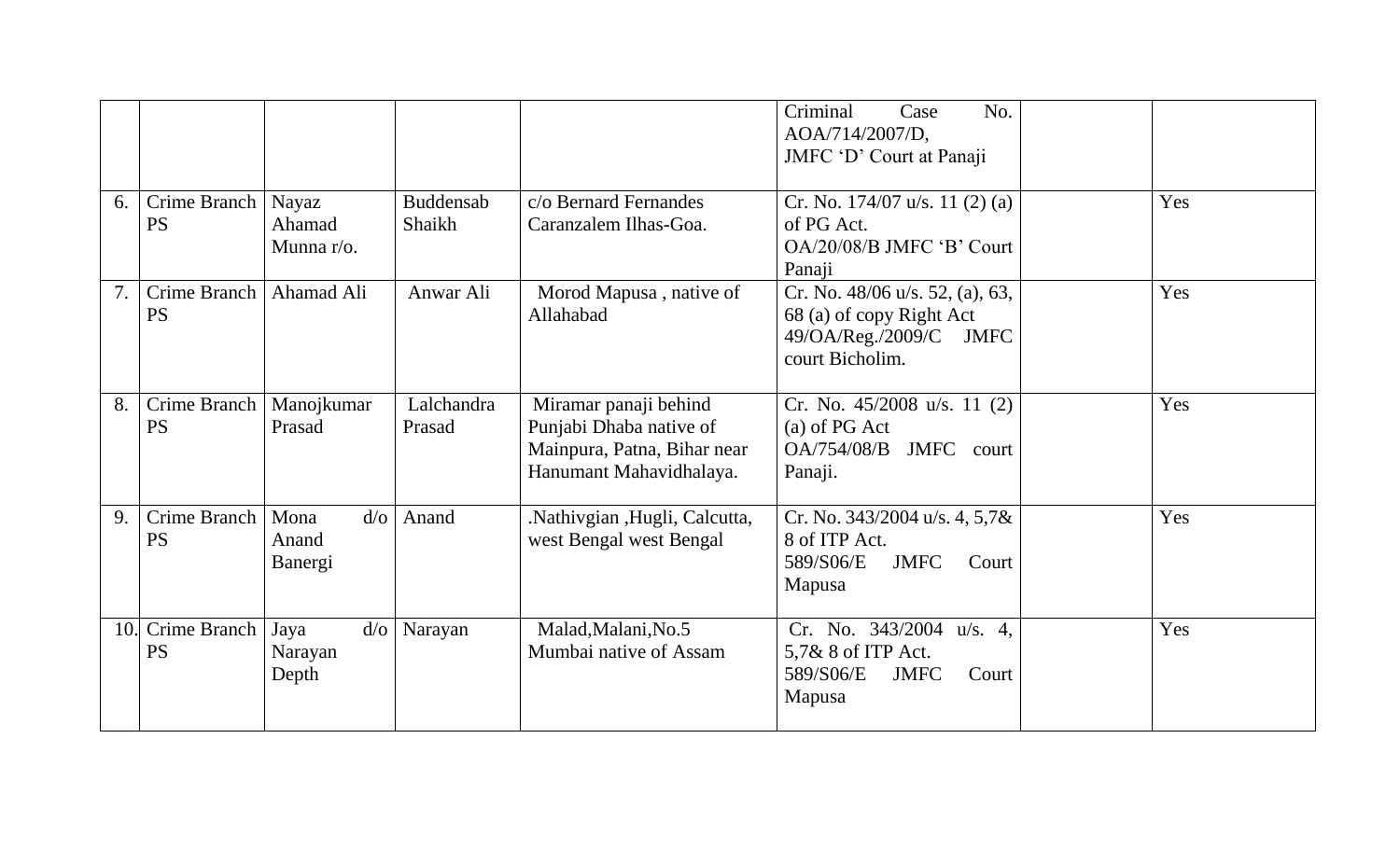|     | Crime Branch     | Nitu<br>$d$ /0           | Aditya     | Village Betala, Assam                         | Cr. No. $343/2004$ u/s. 4,        |            | Yes |
|-----|------------------|--------------------------|------------|-----------------------------------------------|-----------------------------------|------------|-----|
|     | <b>PS</b>        | Aditya Verma             |            |                                               | 5,7& 8 of ITP Act.                |            |     |
|     |                  |                          |            |                                               | <b>JMFC</b><br>589/S06/E<br>Court |            |     |
|     |                  |                          |            |                                               | Mapusa                            |            |     |
|     | Crime Branch     | Sayanth M. R.            | Rajan M.T. | N/o, Maniyattu,                               | Cr.No. 2014 u/s 370 IPC $&$       | 17/02/2017 | Yes |
|     | <b>PS</b>        | $s/o$ , Rajan M          |            | Ambayathode, Kottiyaoor,                      | 3,4,5 $\&$ 7 of Immoral Traffic   |            |     |
|     |                  |                          |            | Kannur, Kerala, presently r/o,                | (Prevention Act)                  |            |     |
|     |                  |                          |            | 1 <sup>st</sup> floor flat, Arpora residency, | CC.No. 268/S/2015/E               |            |     |
|     |                  |                          |            | Ganesh Termple/                               |                                   |            |     |
|     | 13. Crime Branch | Mr.                      | Mansur Ali | N/o, Rajapur,                                 | Cr.No. 74/2014 u/s 370 IPC        | 17/02/2017 | Yes |
|     | <b>PS</b>        | Mahammad                 |            | Chamapakpukar, Dist: 24                       | & 3,4,5 & 7 of Immoral            |            |     |
|     |                  | Sahidul Islam,           |            | Pargana, West Bengal,                         | Traffic (Prevention Act)          |            |     |
|     |                  | <b>Mansur</b><br>$S/O$ , |            | presently r/o, $1st$ floor flat,              | CC.No. 268/S/2015/E               |            |     |
|     |                  | Ali                      |            | Arpora residency, Ganesh                      |                                   |            |     |
|     |                  |                          |            | Termple/Diwan Bhatti Arpora,                  |                                   |            |     |
|     |                  |                          |            | Bardez – Goa                                  |                                   |            |     |
|     | 14. Crime Branch | Najim Shah               |            | Flat No. FF-1/Techno                          | Cr.No. 56/2014 u/s 370, 370-      | 03/03/2017 | Yes |
|     | <b>PS</b>        |                          |            | Siddharth bldg, Chogam road                   | A(2) IPC & 3,4,5 & 7 of           |            |     |
|     |                  |                          |            | Porvorim.                                     | Immoral Traffic (Prevention       |            |     |
|     |                  |                          |            |                                               | Act)                              |            |     |
|     |                  |                          |            |                                               | CC.No. 444/S/2014/E               |            |     |
| 15. | Crime Branch     | Rajendra                 |            | Flat No. FF-1/Techno                          | Cr.No. 56/2014 u/s 370, 370-      | 03/03/2017 | Yes |
|     | <b>PS</b>        | Singh                    |            | Siddharth bldg, Chogam road                   | A(2) IPC & 3,4,5 & 7 of           |            |     |
|     |                  |                          |            | Porvorim.                                     | Immoral Traffic (Prevention       |            |     |
|     |                  |                          |            |                                               | Act)                              |            |     |
|     |                  |                          |            |                                               | CC.No. 444/S/2014/E               |            |     |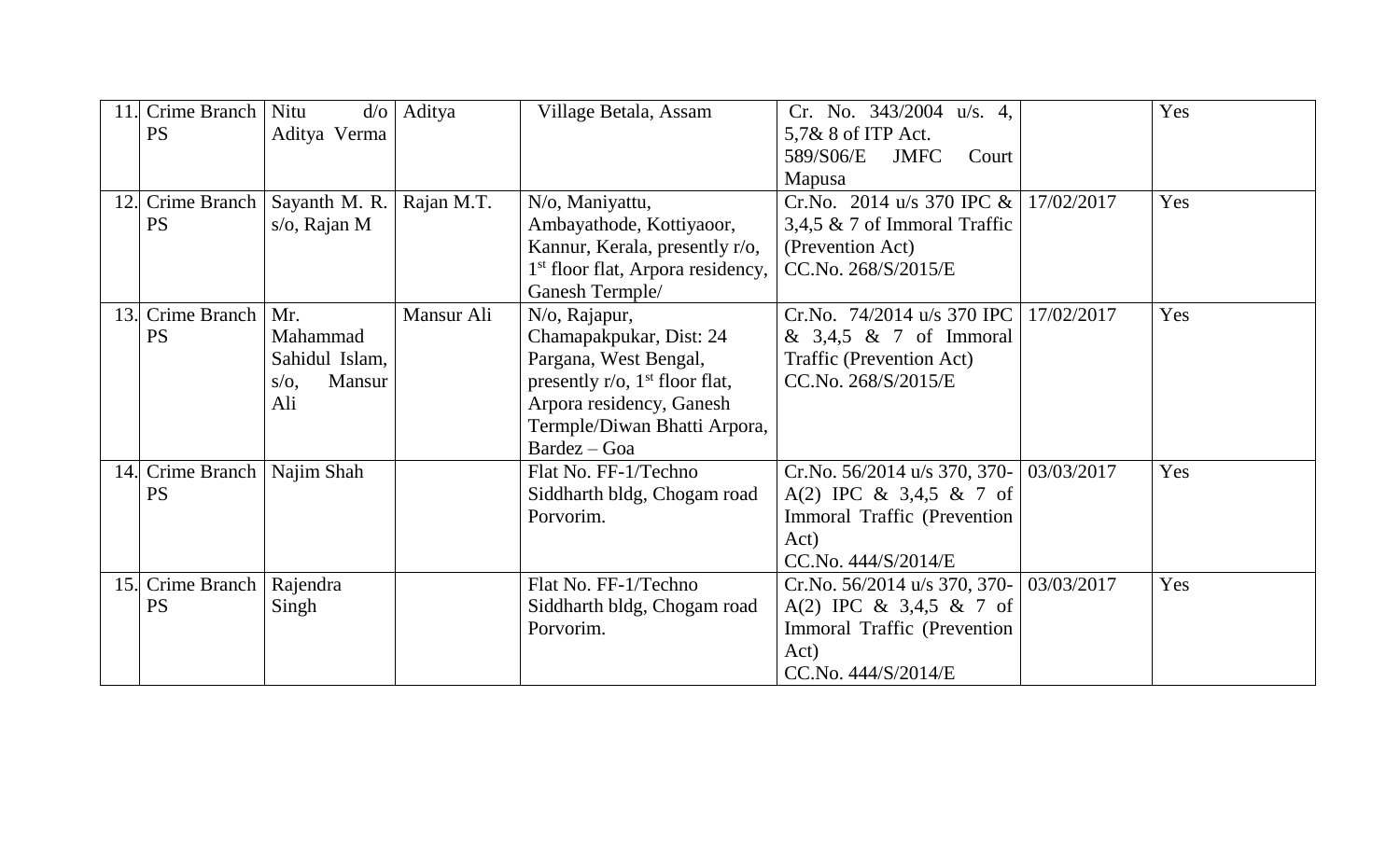| 16.        | Crime Branch      | Taveen<br>K.                  |             | H.No. 883, Sector 40-A, 1st,     | Cr.No. 62/2014 U/S 370 IPC      | 26/04/2017 | Yes                   |
|------------|-------------------|-------------------------------|-------------|----------------------------------|---------------------------------|------------|-----------------------|
|            | P.S.              | Kumar @ Jack                  |             | Village Beri Dist Jajijar        | & 3,4,5 & 7 of Immoral          |            |                       |
|            |                   |                               |             | Haryana.                         | Traffic (Prevantion Act) CC     |            |                       |
|            |                   |                               |             |                                  | No. 267/S/2015/E                |            |                       |
| 17         | Crime Branch      | Deepak                        | Gangappa    | c/o, Shivaji near new railway    | Cr.No. $60/2016$ u/s $11(2)(a)$ | 27/06/2017 | yes                   |
|            | P.S.              | Gangappa                      | Gudnal      | station gate margao – Goa        | PG Act.                         |            |                       |
|            |                   | Gudnal                        |             |                                  |                                 |            |                       |
| 18.        | Crime Branch      | Mohammad                      |             | $R$ /o, $C$ /o, Johan Fernandes, | Cr.No. 120/2015                 | 20/07/2017 | Yes                   |
|            | P.S.              | Rafiq                         |             | Vadde, Candolim, Bardez -        |                                 |            |                       |
|            |                   |                               |             | Goa                              |                                 |            |                       |
| 19.        | Crime Branch      | Chintamani                    |             | C/o, Smt. Chandrakala @          | Cr.No. $30/2011$ u/s 4 & 5 og   | 07/09/2017 | Yes                   |
|            | P.S.              | Potdar                        |             | Annapurna Dixit, Kolhapur,       | <b>ITP</b> Act                  |            |                       |
|            |                   |                               |             | wholesale market yard,           |                                 |            |                       |
|            |                   | <b>ECONOMIC OFFENCES CELL</b> |             |                                  |                                 |            |                       |
| <b>20.</b> | <b>EOC</b> Panaji | Pravin                        | Chandrakant | 402, kalindi Mulund (E)          | 197/2003 U/S 406,420 r/w        | 12-02-2015 | <b>Chief Judicial</b> |
|            |                   | chandrakant                   | surve       | Mithaipur Road Mulund (E)        | 34 IPC & Sect 05 of GPID        |            | Magistrate Panaji     |
|            |                   | surve                         |             | Mumbai -81                       | Act                             |            | IPC-79/2010/A         |
| 21         | <b>EOC</b> Panaji | K.Darma Rao                   |             | 8-2-598/A/5 Road No 10           | Cr.No. 61/98                    | 03-03-2016 | <b>CJM</b> Margao     |
|            |                   |                               |             | Banjara Hills , Hyderabad        | U/S 406, 420 r/w 34 IPC         |            | $236/S/99-A$          |
|            |                   |                               |             | 500034, A.P.                     |                                 |            |                       |
| 22.        | <b>ANC</b>        |                               |             |                                  |                                 |            |                       |
| 23.        | ANC               | Dhan Bahadur                  | Dhan Singh  | $r/o$ , ward No. 10, village     | $16/2008$ u/s 20 (b)(ii)(c) of  | 11/05/2013 | yes                   |
|            |                   | Dhartimagar                   |             | Dhadeli, Rapti, Dang Nepal       | NDPS Act 1985                   |            |                       |
|            |                   |                               |             |                                  |                                 |            |                       |
| 24.        | <b>ANC</b>        | Victor                        |             | USSR, Russia passport No.        | Crime No. $05/2009$ u/s $21(c)$ | 27/12/2010 | Yes                   |
|            |                   | Kaplenko,                     |             | 701044822                        | of NDPS Act 1985                |            |                       |
|            |                   | Russian                       |             |                                  |                                 |            |                       |
|            |                   | <b>National</b>               |             |                                  |                                 |            |                       |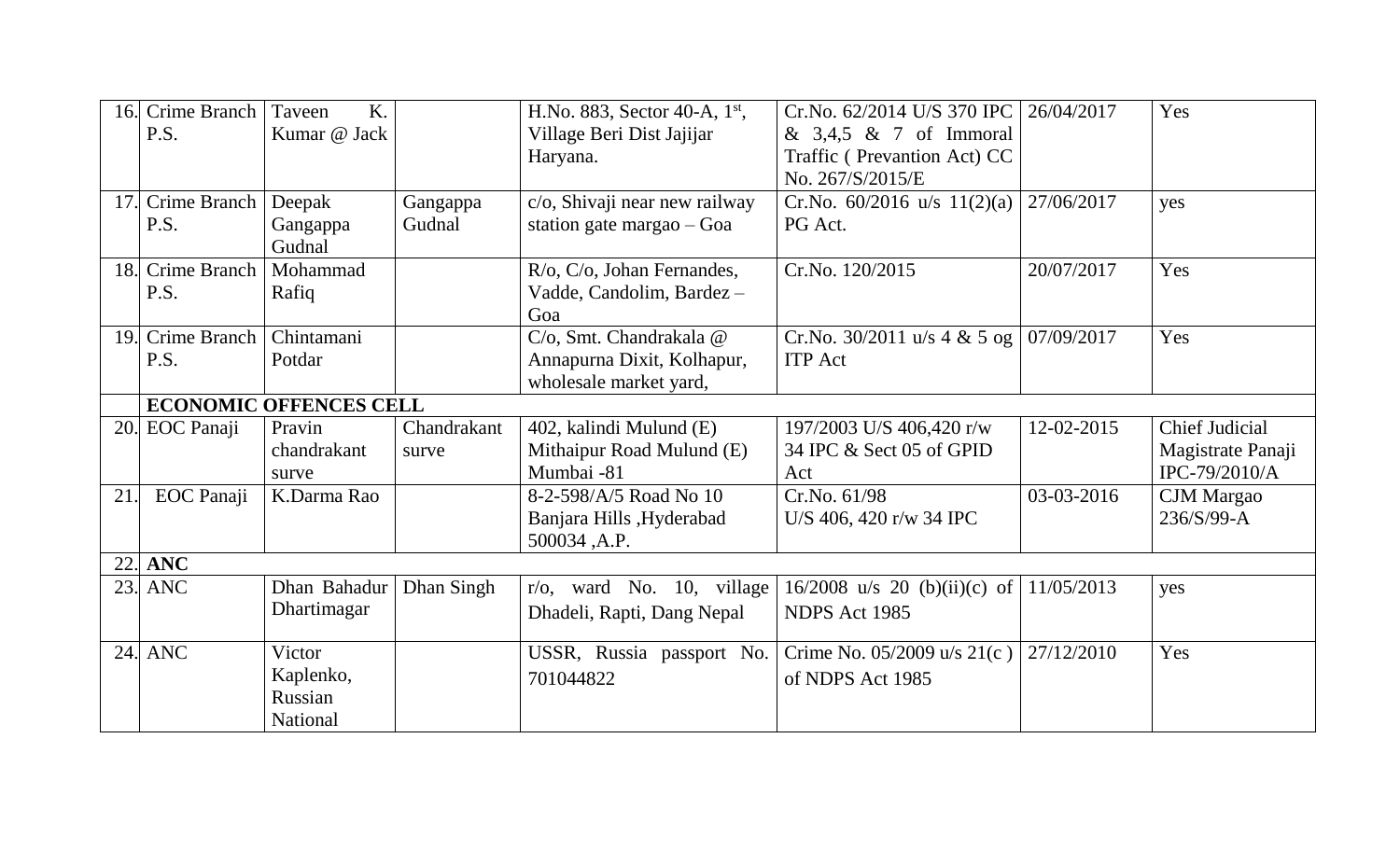| 25. | <b>ANC</b> | Ranjit Tuyekar                                                   | Vasudev<br>Tuyekar        | Near<br>Shiva<br>Ashram,<br>$r/\sigma$ .<br>Zormuddi Assagao, Goa                                                                              | Crime No. 12/2010 u/s 20<br>$(b)(ii)$ of NDPS Act 1985               | 05/04/2013 | Yes |
|-----|------------|------------------------------------------------------------------|---------------------------|------------------------------------------------------------------------------------------------------------------------------------------------|----------------------------------------------------------------------|------------|-----|
| 26. | <b>ANC</b> | Henry<br>Izuchukwu<br>Akabike,<br>Nigerian<br><b>National</b>    | Gigbson<br>Akabike        | Praisewado,<br>Anjuna,<br>$r/\sigma$ ,<br>Bardez – Goa,<br>Address in Nigeria 42, Abaga,<br>lagos, P.S Firsttaic, Lagos<br>Nigeria.            | Crime No. 06/2011 u/s 21(b)<br>of NDPS Act 1985                      | 02/04/2013 | Yes |
| 27. | <b>ANC</b> | Geetaprasad<br><b>Bhaskar</b><br><b>Babloo</b>                   | Jayeshhrilal<br>@ Bhaskar | c/o, Shivaji, Desai waddo,<br>Agonda, Cancona – Goa, n/o,<br>H.N0.<br>72, Bakaruma, PS<br>District<br>Jaigad,<br>Dharam<br>Raigad, Chattisgadh | Crime No. $11/2010$ u/s $21(b)$<br>of NDPS Act 1985                  | 13/03/2014 | Yes |
| 28. | <b>ANC</b> | Hycenth<br>Nwachukwu,<br>Nigerian<br>national                    |                           | r/o, Candolim, Bardez - Goa<br>passport No. A3041413A                                                                                          | Crime No. 09/2010 u/s 21(b)<br>of NDPS Act 1985                      | 27/10/2014 | Yes |
| 29. | <b>ANC</b> | Chukwuebuka<br>Gibson<br>Igbokwe,<br>Nigerian<br><b>National</b> | Igbokwe                   | $r/o$ , Candolim, bardez – Goa<br>Address in Nigeria- Ogunlette<br>street, Ogudu, Lagos state,<br>Nigeria<br>Passport No. A00691558            | Crime<br>07/2011<br>No.<br>u/s<br>$21(b)(ii)(A)$ of NDPS Act<br>1985 | 12/09/2014 | Yes |